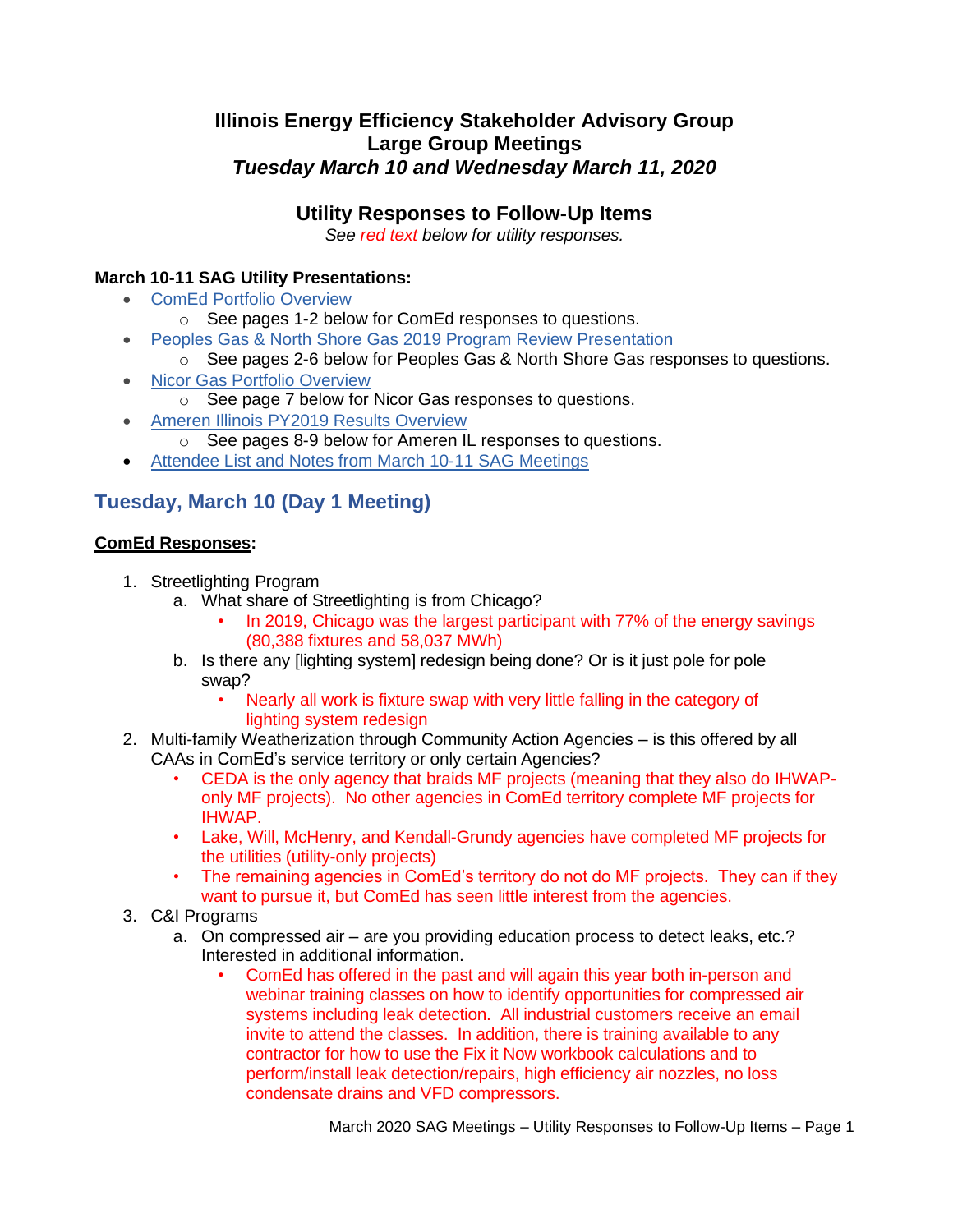- b. Describe virtual commissioning vs. retro-commissioning.
	- Both retro-commissioning (RCx) and virtual commissioning (VCx) help customers make operational improvements to their major building systems, especially HVAC. Typical measures implemented include equipment scheduling, adjustment of setpoints, and optimization of outside air use. The main difference between RCx and VCx is how measures are identified and verified.
	- In RCx, an engineering service provider (SP) goes to the customer's site and collects information directly from building systems and from the building automation system. That data is analyzed and recommendations for operational improvements are developed.
	- In VCx, all work is done remotely. Operational improvement opportunities are identified by the SP using analysis of smart meter interval usage data instead of through direct system-level measurement, and then confirmed through a phone conversation with the customer.
	- In both RCx and VCx, the customer selects measures to implement, and then the SP verifies the savings. In RCx, this is done on-site through systemlevel/BAS data. In VCx, it's done remotely using smart meter data.
- c. What % of top 100 and top 500 customers are participating?
	- Approx. 50% of the top 100 customers C&I customers between 1-10 MW have "participated" in programs between the years 2018-2020.
	- Approx. 40% of the top 500 C&I customers between 1-10 MW have "participated" in programs between the years 2018-2020.
- 4. Electric New Homes is there a report available on the 2019 research?
	- A public-facing report was not produced following the 2019 research. However, we can share general pilot info and marketing materials. See SAG website March meeting page:
		- [ComEd Electric Homes New Construction Overview](https://s3.amazonaws.com/ilsag/ComEd-EHNC-Presentation_CEE-ETC.pdf)
		- [ComEd Electric Homes New Construction Pre-Application Worksheet](https://s3.amazonaws.com/ilsag/ComEd-EHNC-Overview-Pre-Application_FINAL.pdf)

### **Peoples Gas/North Shore Gas Responses:**

1. Public Sector Customers – how is public customer defined? The presentation showed 43 customers in Peoples Gas service territory, which seemed high. What type of entity is included in that number?

**A**: The customer values represent buildings instead of a unique public sector entity. We reported a total of 43 individual customers in the PGL territory and 12 in NSG. These include several Chicago Public School sites (high schools, elementary schools), projects at Navy Pier, the City of Chicago, and several RCx tune-up projects at Noble Network charter schools. A breakdown by program path is below.

| <b>Schools &amp; Government</b> |    |
|---------------------------------|----|
| NSG Public Custom 2019          |    |
| NSG Public Prescriptive 2019    | 8  |
| PG Public Custom 2019           |    |
| PG Public Prescriptive 2019     | 27 |
| PG Public RCx 2019              | 15 |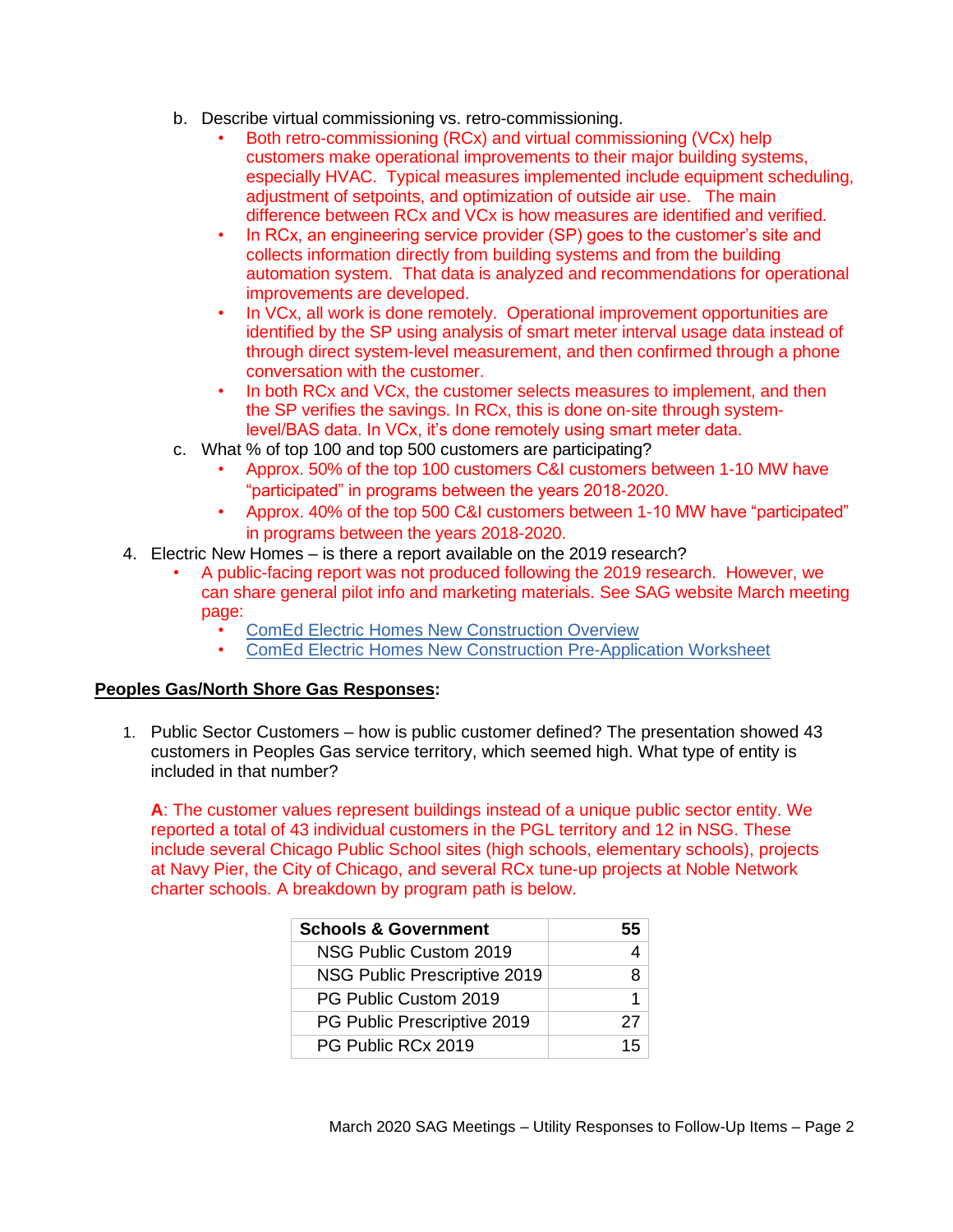2. C&I Program – why is the cost per therm so different for Peoples Gas vs. North Shore Gas?

**A:** C&I programs are cost-effective in both PGL and NSG. In 2019, NSG had one large project that came in at \$0.50/therm. As the NSG territory and goals are smaller, this single project affected the overall cost effectiveness for NSG and caused the two territories to look different in \$/therm.

3. SEM – what is the measure life for these savings?

**A:** SEM low-cost/no-cost measures typically have a measure life of under one year; capital projects will have a range. Currently, the TRM does not have a measure life quantified for SEM projects.

4. Home Energy Jumpstart – for what % of customer participants was an envelope measure identified and what % of customers followed through with a project (for both Peoples Gas and North Shore Gas).

**A:** We recommend weatherization to 40-50% of customers. There is a very low percentage of projects that convert from a HEJ recommendation. Nearly all of Wx volume comes from trade allies.

5. The % of savings from Home Energy Reports, split for Peoples Gas and North Shore Gas.

**A:** For PGL, Home Energy Reports were 7% of portfolio savings and for NSG, Home Energy Reports were 23% of portfolio savings.

6. Additional information about open source building sensors.

**A:** Below is an overview on development of open source building sensors and controls.

#### **Open Source Wireless Building Sensors and Controls: Room-level sensing and steam valve control in Alumni Hall at Illinois Institute of Technology**

Building Automation Systems (BAS) are widely used to control building systems to deliver energy efficiency and manage demand flexibility across building loads. However, the use of BAS remains limited across the existing building stock, particularly in older residential and commercial buildings that lack the ability for multi-zone sensing and control without expensive add-ons, or for which there may be no commercially available products at all. Older buildings remain a challenge and require technology innovations to convert their many manual controls to digital-based controls so their systems can be integrated with modern BAS. Without innovations to encourage conversion to digital functionality, these buildings will not be able to shift to intelligent management practices where energy efficiency, peak demand, and thermal comfort can be optimized, and faults can be diagnosed quickly and effectively.

To this end, a research team recently developed a custom 3D-printed room-level steam radiator valve control and wireless sensor platform and deployed it in an existing building on the campus of Illinois Institute of Technology (Alumni Hall, built-in 1946). The automatic individual radiator controls consist of a custom 3D-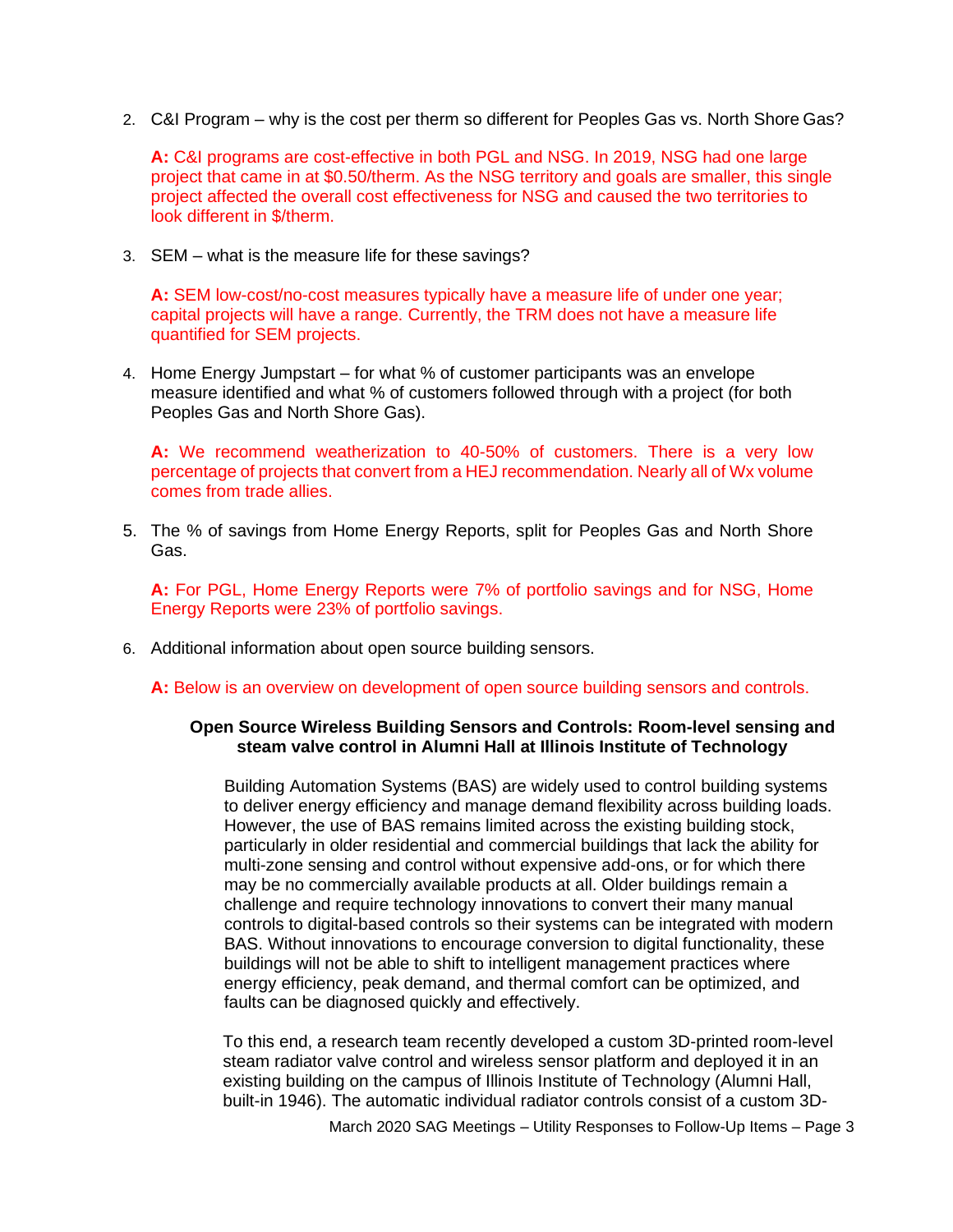printed clamp-on device powered by a servo motor (i.e. it attaches on top of the existing manual control), which is controlled by logic programmed on a Raspberry Pi Zero control board to automatically adjust the original manual control valve setting, and thus controlling radiator temperature setpoint and steam flow rate. Total parts costs for the control node is currently under \$60/node and can go much lower at scale. The control sequence is informed by custom low-cost wireless sensor nodes in each zone to monitor operating conditions (~\$15 parts cost per sensor), built on an Arduino microcontroller platform previously developed by the project team called Open Source Building Science Sensor[s](http://osbss.com/) [\(http://osbss.com\).](http://osbss.com/) Sensors measure temperature, relative humidity, mean radiant temperature, temperature on radiator surface (to understand usage), the temperature of steam supply and condensate pipes, room occupancy (via PIR and  $CO<sub>2</sub>$ ), and light intensity. Sensor nodes transmit data wirelessly to a base station and the data are stored in a database with a GUI portal built on open source Grafana software. The same data are also sent to the controller node to perform an action (in this case, valve adjustment via servo motor specifically matched to the existing manual control) based on the computed output signal control logic.

Last year, the project team recently completed a 9-week experimental campaign with sensors and controls deployed in 15 radiator locations during the 2018-2019 heating season in Alumni Hall. The campaign included: 3 weeks of 'manual' operation (i.e., with the automatic control installed but no automatic control logic enforced; users could adjust the setpoint via up/down buttons on the control); 3 weeks of 'enforced schedule (ES)' in which the radiator setpoint was set back outside of working hours (i.e., 8 am to 5 pm); and 3 weeks of 'motion (M)' based control logic in which the radiator setpoint was set back any time motion was not detected for 15 minutes, presenting a form of occupancy-based control. The average radiator on-time was reduced from ~61% with manual controls (occupant controls) to ~44% with enforced schedule (common BAS controls); and to only ~23% with occupancy (motion) based control (advanced controls) of radiator setpoints, with only small changes in perceived occupant comfort. In other words, heating savings of up to 60% was achieved with occupancy-based control compared to manual control with only minor changes in thermal comfort. Given that steam accounts for about 80% of Alumni Hall's energy consumption, with a steam energy utilization index of 65.1 kBtu/ft2, substantial savings are possible through this novel sensing and control system. Refinements to the technology are now underway including battery powered operations. Expanded application with eventual commercialization is the goal.

#### **7. Art Institute Dehumidification Project – will follow-up if a whitepaper is made available.**

**A:** Below is a summary of the Art Institute Dehumidification Project.

#### **Machine Learning Aided HVAC Optimization at the Art Institute of Chicago**

#### **The Opportunity**

According to the ASHRAE Handbook—HVAC Applications, humidity presents the most severe threat, behind light damage, to museum, gallery, and library

March 2020 SAG Meetings – Utility Responses to Follow-Up Items – Page 4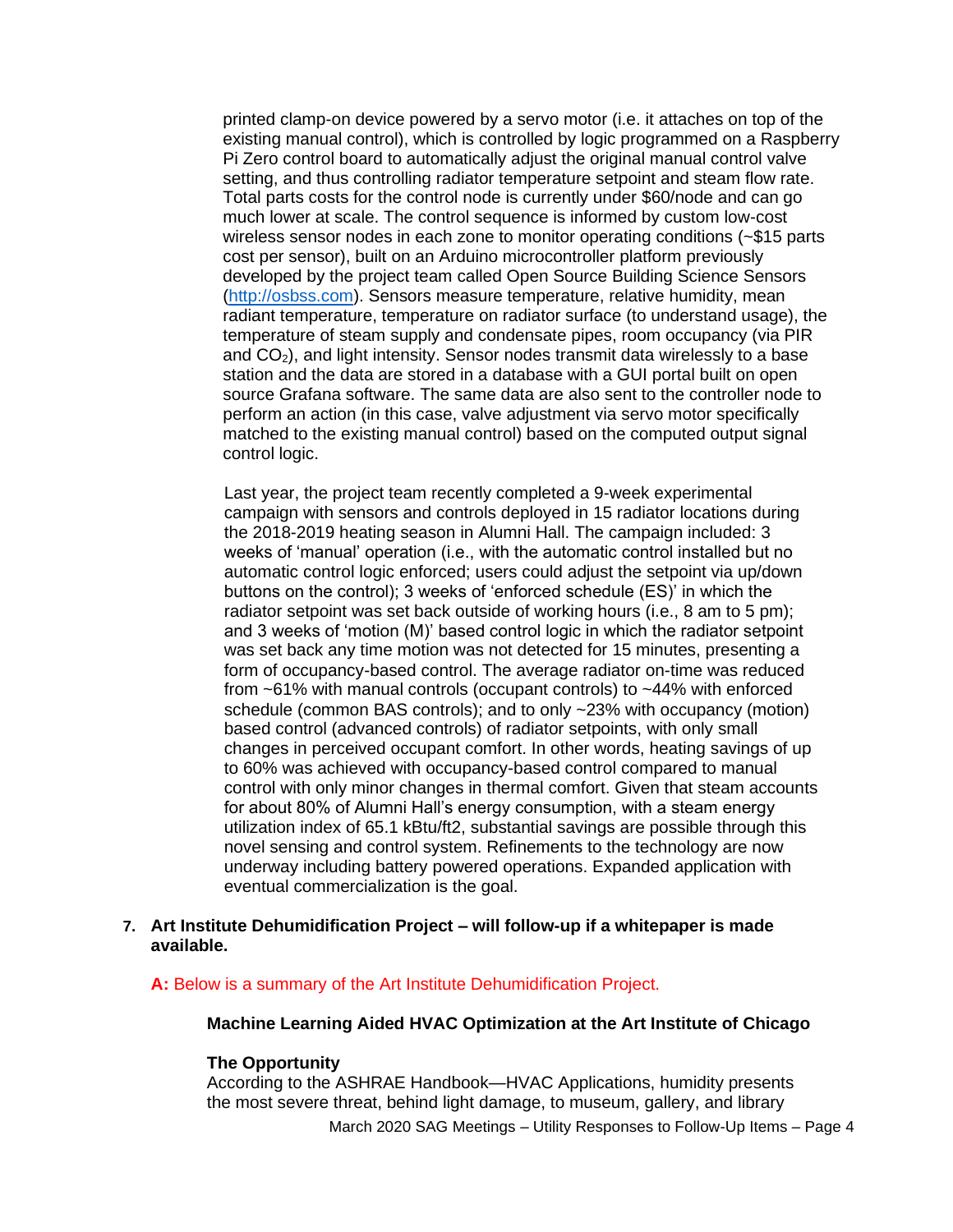archives. The mechanical properties of many materials, as well as human comfort, depend on the temperature of the surrounding air and the amount of water vapor contained in it. Either very low or fluctuating relative humidity can lead to mechanical damage within the artifacts. Historically, concerns over mechanical damage have led to extremely narrow specifications, such as 50 +/- 3% relative humidity and 21 +/- 1 o C (LaFontaine 1979). These specifications still form the basis of many museum and archive conservation guidelines. The conventional approach to humidity control is to cool the supply air down to a temperature that corresponds to a known humidity level suitable for all spaces, then reheat the air to meet the temperature needs of each individual zone. This is done to create a fixed starting point for the HVAC controls. However, it also generates energy waste by overcooling and subsequently reheating the air.

At the Art Institute of Chicago, 34 constant air volume (CAV) air handling units (AHUs) supply a combined total of 760,000 cubic feet per minute (CFM) of conditioned air to critical art gallery spaces. Each air handler is set to maintain gallery temperatures at 68 o F or 72 o F and gallery relative humidity between 50 and 55%. These air handlers are set to continuously cool supply air to 58 o F unless there is a call for dehumidification. When a gallery relative humidity reading hits 53% RH, it triggers a call to dehumidify, whereby the supply air temperature drops to 52 o F. Gallery air handlers operate 24 hours a day, every day, there is a significant amount of time when the supply air is cooled and reheated unnecessarily.

Humidity control can be optimized by identifying supply air temperature setpoints that minimize simultaneous cooling and heating. Anticipating setpoints and managing air handler controls for optimal performance is not trivial. However, machine learning algorithms are uniquely suited to accomplish this task.

#### **Machine Learning-Optimized Air Handler**

The objective of this project was to construct a machine learning model that:

- Responds to real-time conditions
- Minimizes energy waste
- Maintains gallery temperature and humidity requirements.

The Peoples Gas and North Shore Gas Energy Efficiency Research and Development Program partnered with systems integrator Mobiliya (now a QuEST Global company) to accomplish this task. Mobiliya's Energy Management Solution product formed the foundation on which the air handler optimization solution was built. A diagram of the IoT system architecture deployed at the Art Institute is included below in Figure 1.

Every 15 minutes, a total of 39 sensor readings (per AHU) are sent to the cloud and fed through the machine learning algorithm. The algorithm returns a single output: optimized supply air temperature. If the gallery relative humidity is below 53%, then the building automation system implements the supply air temperature.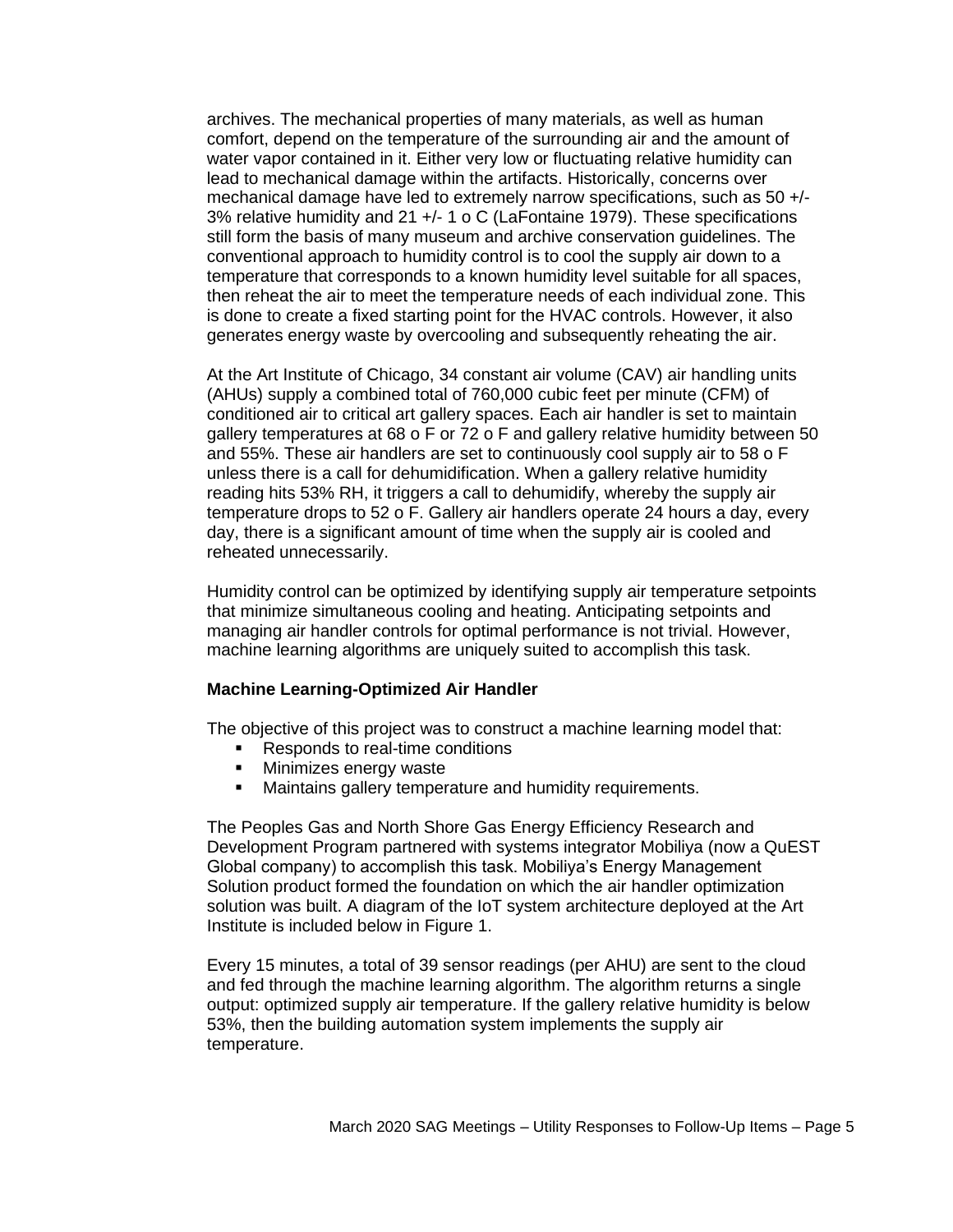

*Figure 1: Optimized air handler system architecture. Green (1-2) represents layers located on-site at the Art Institute. Blue (3-5) represents layers located in the Azure Cloud, and orange (6-7) represents the user-facing layers accessible via the internet.*

#### Results

| <b>Actual Savings from Optimized Air Handler</b> |              |  |  |
|--------------------------------------------------|--------------|--|--|
| Supply fan CFM                                   | 7,145 CFM    |  |  |
| Annual natural gas savings                       | 1,900 therms |  |  |
| Annual kWh savings                               | 11,700 kWh   |  |  |
| Combined energy cost savings                     | \$1,850      |  |  |

| <b>Projected Savings from Optimizing All Gallery Air</b> |                |  |  |
|----------------------------------------------------------|----------------|--|--|
| <b>Handlers</b>                                          |                |  |  |
| Supply fan CFM                                           | 760,000 CFM    |  |  |
| Annual natural gas savings                               | 205,200 therms |  |  |
| Annual kWh savings                                       | 1,250,000 kWh  |  |  |
| Combined energy cost                                     | \$196,250      |  |  |
| savings                                                  |                |  |  |

#### **Future Applications**

Many industrial processes must adhere to strict temperature and humidity requirements to ensure product quality. A non-exhaustive list of some such processes is included below.

#### **Manufacturing and product warehousing applications**

- 
- Semiconductors Electric grid equipment Plastics
	-
	- Printed circuit boards Gum Rubber-dipped goods
		-
- 
- 
- Humidistats Leather Matches
- Thermostats Batteries • Plywood

#### **Non-manufacturing/warehousing applications**

- Hospitals Data centers Museums/libraries/archives
	-
- 
- Assisted living facilities Clean room environments Other healthcare facilities
- **Project Contacts:** Allen Dusault [adusault@franklinenergy.com](mailto:adusault@franklinenergy.com) and Thomas Manjarres, [tmanjarres@franklinenergy.com](mailto:tmanjarres@franklinenergy.com)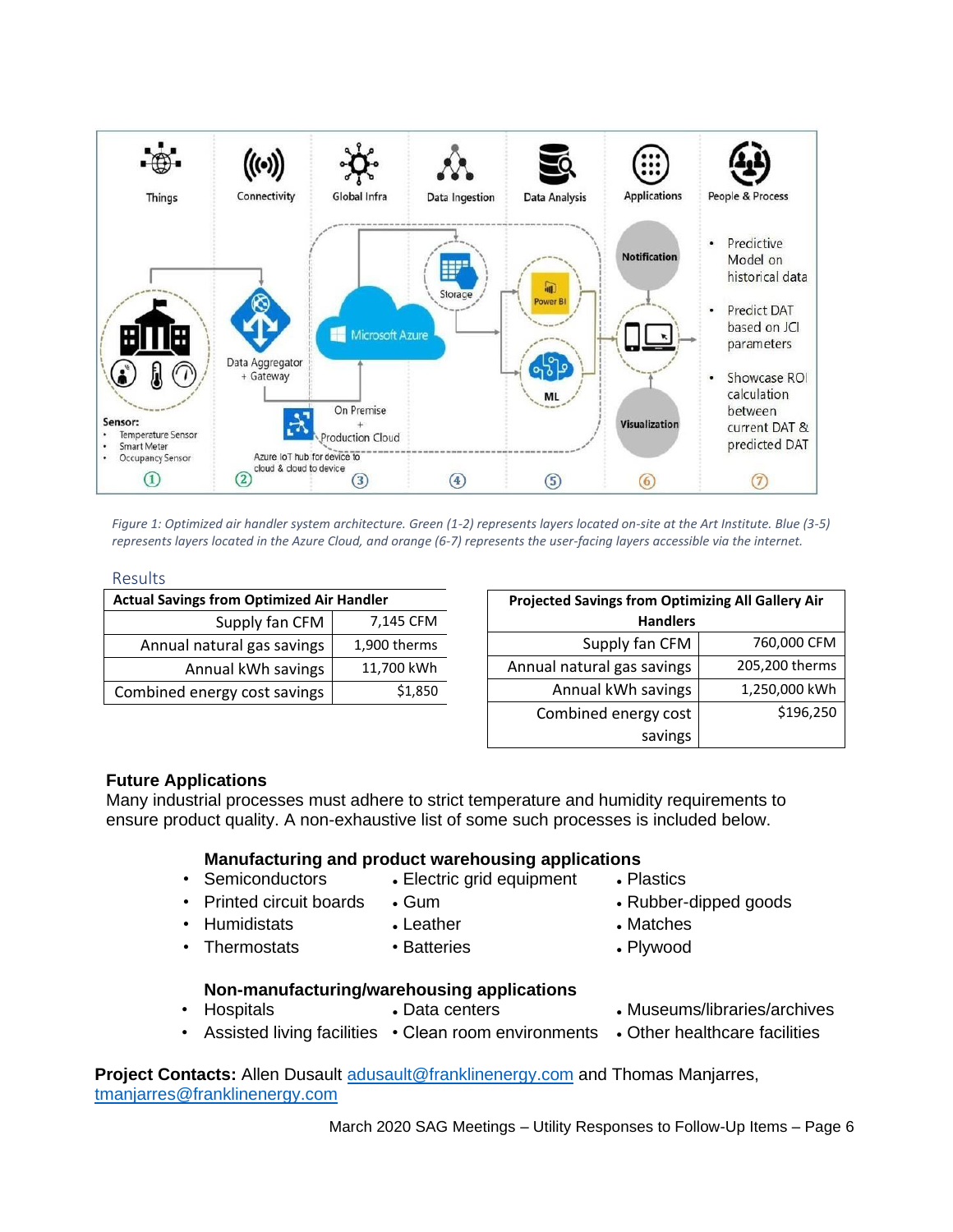# **Wednesday, March 11 (Day 2 Meeting)**

#### **Nicor Gas Responses:**

- 1. Of 10k homes served over 2 years in the Home Energy Savings Program, what % received a recommendation for insulation/air sealing? What % followed through with a project?
	- a. Attached is the HES Process Review Evaluation completed last year by Navigant that provides the details to this question for weatherization participation (see slide 6 through 9): [Nicor Gas PY6 Home Energy Savings Process Evaluation Results](https://s3.amazonaws.com/ilsag/Nicor-Gas-HES-Process-Evaluation-PY6-CY2018-2019-10-09-1.pdf)
- 2. For the IQ initiative, how many homes have participated for SF and MF?
	- a. See chart below
- 3. Is it possible to separate out IQ initiative participation by kits, single family, multifamily, etc.? Also separate out the number of housing units that were served with weatherization, split by SF/MF.
	- a. See chart below
- 4. Can you provide an update on coordination with ComEd on weatherization initiatives?
	- a. ComEd may provide funding from their R&D budget to assist in the Urban Efficiency Group Ecosystem Pilot in the amount of \$500K
	- b. Nicor Gas would then take the \$500K that we would have utilized within the Urban Efficiency Group Ecosystem and reallocates the funds to explore the Bungalow Association Weatherization Efforts
	- c. Nicor Gas has inquired with ComEd if they would be interested in partnering with our diverse vendors Urban Efficiency and Anura
	- d. We currently coordinate and partner with ComEd on all IHWAP weatherization projects
	- e. ComEd partners with us on Home Energy Assessments where customers receive joint measures (i.e. lightbulbs, thermostats etc.); this no longer includes air sealing and insulation

| <b>Income Qualified Program Offerings</b>  | <b>Customer</b><br><b>Accounts</b> | <b>Units</b><br><b>Served</b> |
|--------------------------------------------|------------------------------------|-------------------------------|
| IQ Energy Savings Kits                     | 4,787                              | 5,655                         |
| Single Family Weatherization               | 1,288                              | 1,288                         |
| <b>Multi-Family Weatherization</b>         | 204                                | 3,093                         |
| <b>Public Housing Authority</b>            | 30                                 | 2,008                         |
| <b>Affordable Housing New Construction</b> | 9                                  | 258                           |
|                                            | 6,318                              | 12,302                        |

f. Nicor Gas has inquired with ComEd on IQ joint kits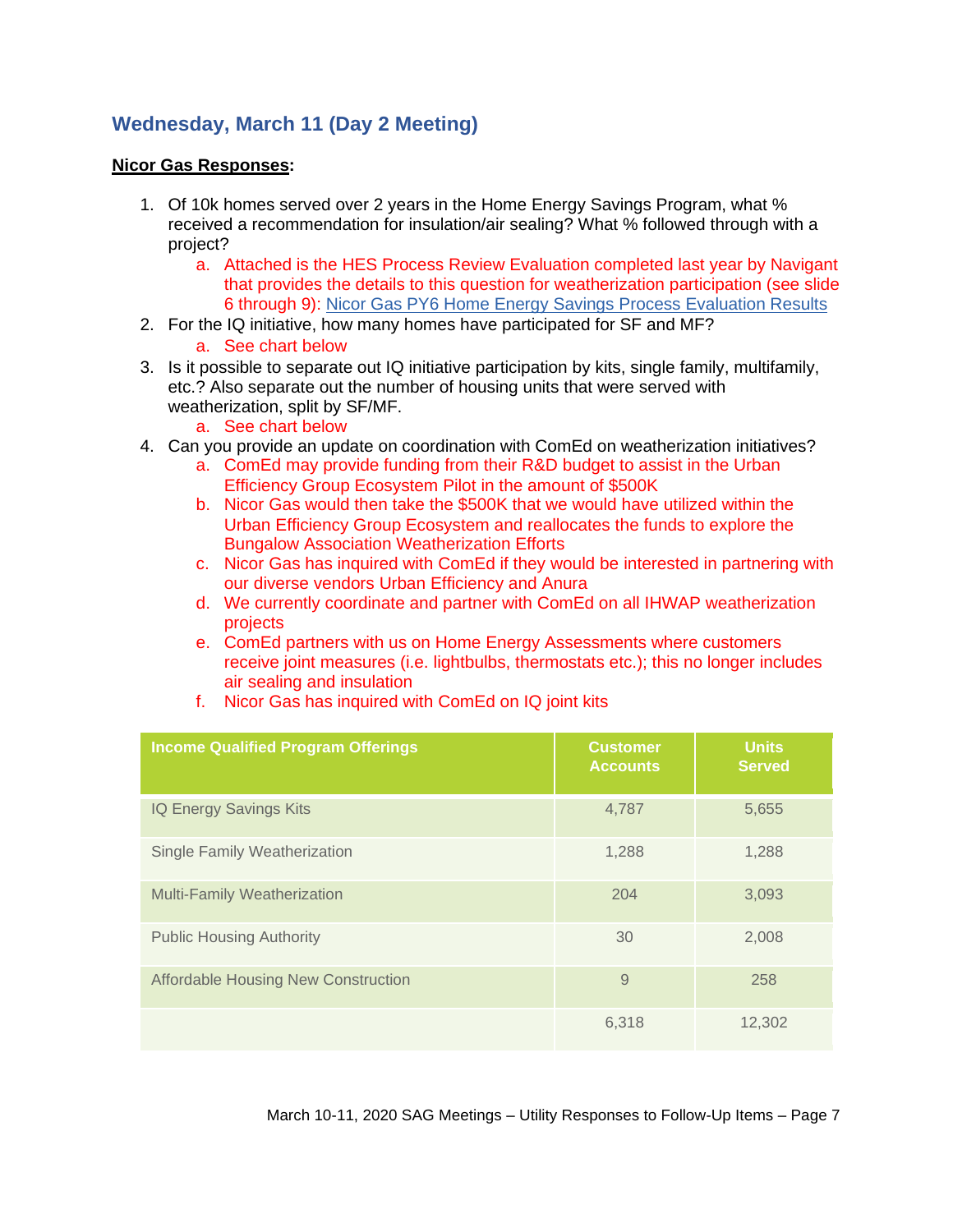### **Ameren Illinois Responses:**

1. Income Qualified Program Ally Weatherization vs. IHWAP-braided – can Ameren IL provide a list that compares the measures offered?

| <b>IHWAP braided</b><br>measures                  | IQ program ally<br>measures           |  |
|---------------------------------------------------|---------------------------------------|--|
| <b>Ameren Illinois &amp;</b><br><b>CAA funded</b> | <b>Ameren Illinois</b><br>funded only |  |
| Air sealing                                       | Air Sealing                           |  |
| Insulation                                        | Insulation                            |  |
| Aerators                                          | Aerators                              |  |
| Showerheads                                       | Showerheads                           |  |
| <b>LEDs</b>                                       | <b>LEDs</b>                           |  |
| Pipe insulation                                   | Pipe insulation                       |  |
| <b>Smart stats</b>                                | <b>Smart Stats</b>                    |  |
| <b>ASHRAE</b> exhaust fans                        | <b>ASHRAE exhaust fans</b>            |  |
| Health & safety                                   | Health & safety                       |  |
| measures                                          | measures                              |  |
| Duct sealing                                      | Duct sealing                          |  |
| Window/door repairs                               | Gas furnace or boiler                 |  |
| Window replacement*                               | <b>BPM blower motors</b>              |  |
| Central AC or ASHP*                               | <b>Central AC or ASHP</b>             |  |
| Gas furnace or boiler*                            |                                       |  |
| Replacement doors*                                |                                       |  |
| Refrigerator/freezer*                             |                                       |  |
| replacement                                       |                                       |  |

\* Ameren program does not cover costs for these measures but customers are still eligible to receive these measures through the CAA.

2. The MWh savings per house for braided is 2500 kWh per home, while the Trade Ally channel is 4000 – much higher. Any specific reasons why? Are there more electric heated homes?

The savings per house is basically the same for the two channels. AIC does not contribute funding for HVAC and window/door measures, thus does not claim those savings.

The difference average is ~1200 kWh and ~100 Therms per home.

- ACs account for  $\approx 1000+$  kWh
- Furnaces account for ~100+ Therms
- 3. Multi-Family Building Envelope Work (air sealing & insulation) 400 therms per building seems small, Ameren IL to verify numbers?

The program insulated 88,607 SF of Attic and reduced CFM by 17,240 in Electric properties, while insulating only 56,325 SF of Attic and reducing CFM by 13,723 in Duel

March 10-11, 2020 SAG Meetings – Utility Responses to Follow-Up Items – Page 8

**A.**